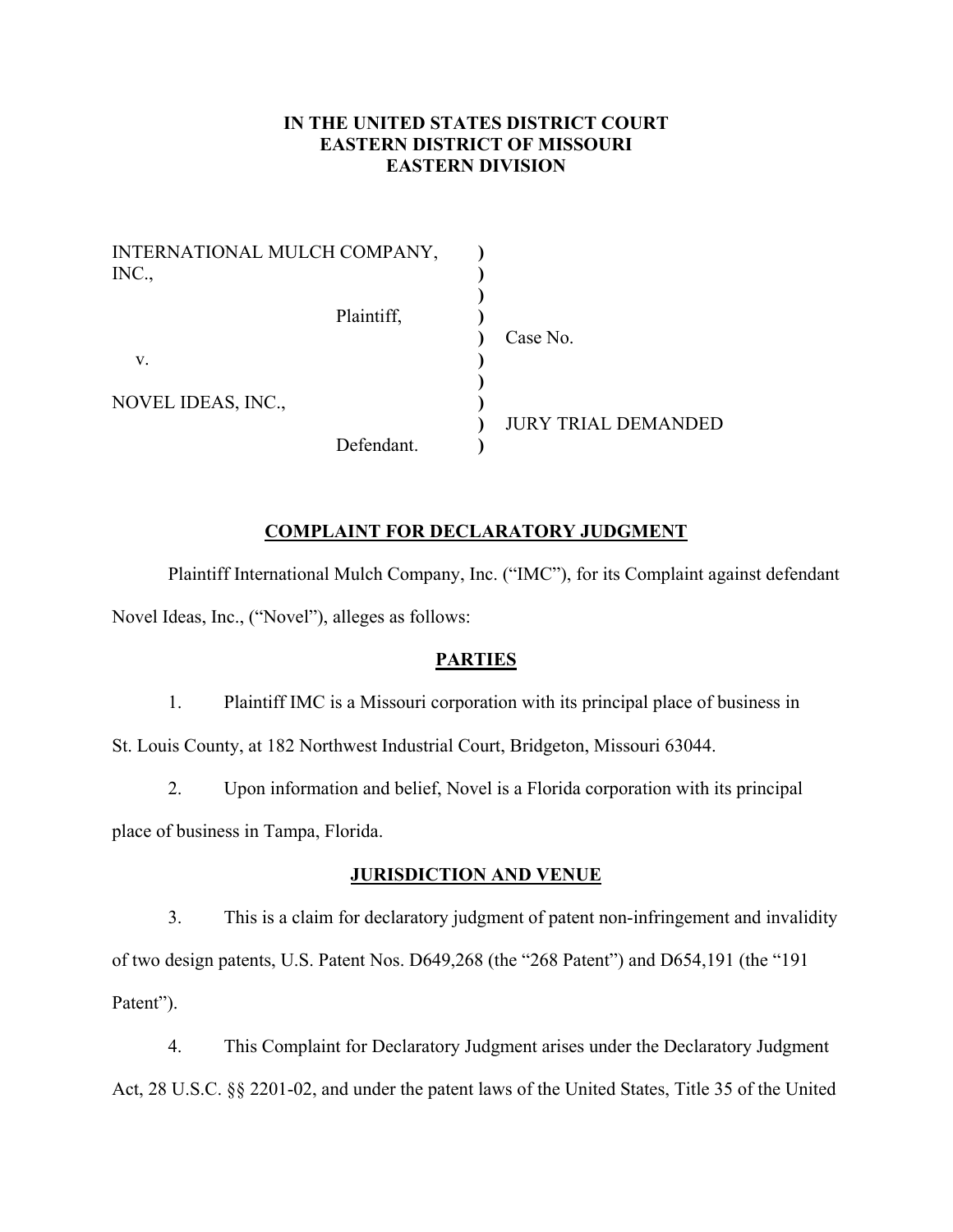States Code. This Court has jurisdiction over the subject matter of this Complaint under 28 U.S.C. §§ 1338(a) and 2201.

5. Novel is subject to this Court's personal jurisdiction because, on information and belief, Novel does substantial business in this District and regularly solicits business from, does business with, and derives revenue from goods and services provided to, customers in this District.

6. Venue is proper in this District under 28 U.S.C. §§ 1391(c) and 1400(b) because Novel engages in significant business activities in this District as set forth above.

#### **FACTUAL ALLEGATIONS**

7. This declaratory judgment action relates to the 268 Patent and the 191 Patent, both entitled "FLEXIBLE LANDSCAPE EDGING," both issued to John S. Wink ("Wink") as the inventor, and both assigned to Novel. Copies of the 268 Patent and the 191 Patent are attached hereto as Exhibits A and B.

8. Upon information and belief, defendant Wink is an individual residing in Tampa, Florida. On information and belief, Wink is an owner of Novel, and he assigned all title and interest in the 268 Patent and the 191 Patent to Novel.

9. IMC has recently begun selling a lawn edging product to Lowe's.

10. Wink and Novel have taken the position that IMC's lawn edging product infringes the 268 Patent and/or the 191 Patent.

11. IMC has informed Wink and Novel that IMC's lawn edging product does not infringe. Specifically, the ornamental design of IMC's lawn edging product differs from the ornamental design claimed by the 268 Patent and the 191 Patent in several ways, including, but not necessarily limited to, the following: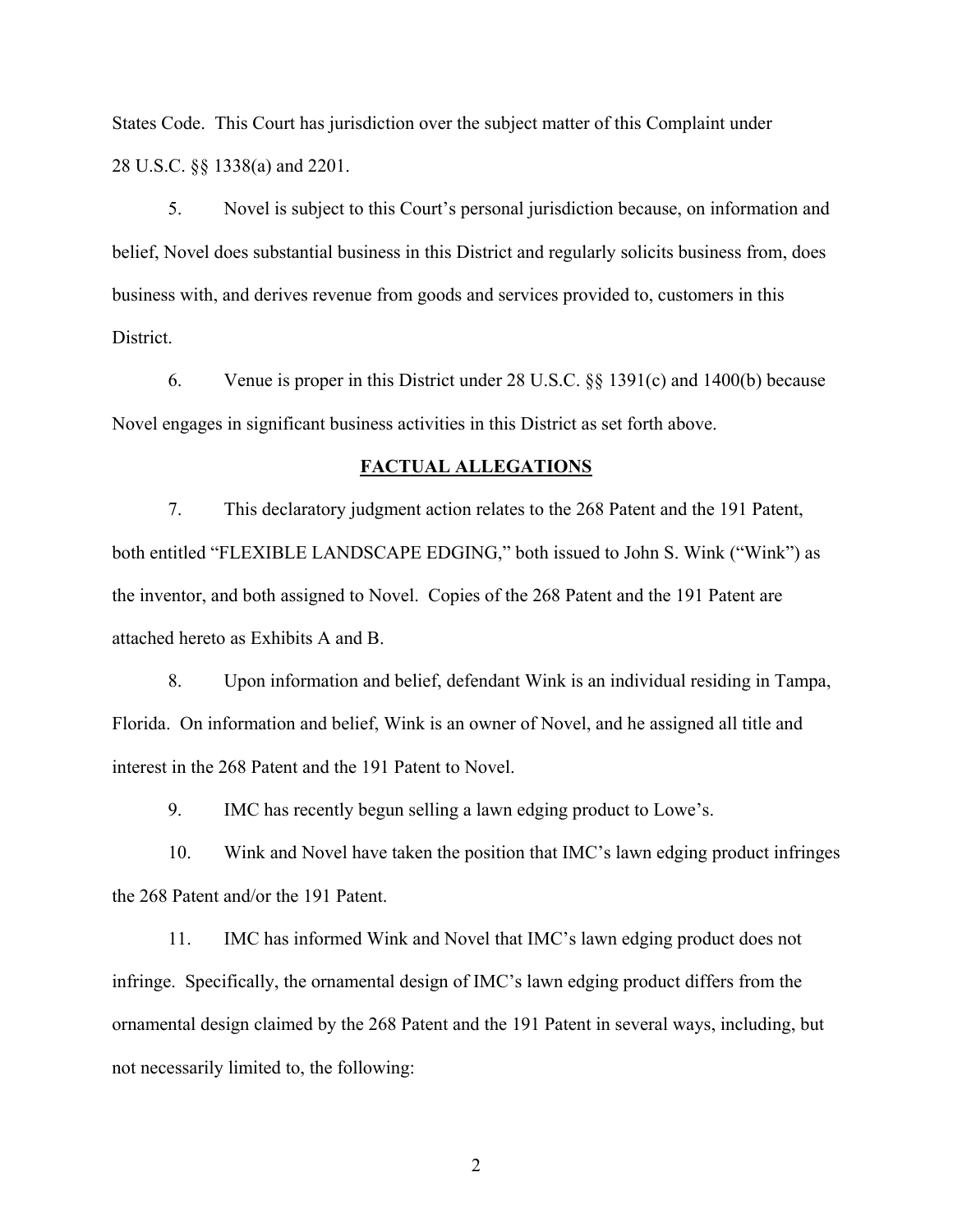- a. The ornamental texture of the IMC lawn edging product has the appearance of variable sized cobblestones, which is ornamentally different in appearance from that which is depicted in the 268 Patent and the 191 Patent.
- b. The IMC lawn edging product has a squared-off top, which is ornamentally different in appearance from the rounded top depicted in the 268 Patent and the 191 Patent.
- c. The IMC lawn edging product has three holes for stakes, which is ornamentally different in appearance from the four holes depicted in the 268 Patent.
- d. The IMC lawn edging product has a rounded inside corner, which is ornamentally different in appearance from the square inside corner depicted in the 268 Patent and the 191 Patent.

12. Despite being informed by IMC of the ornamental differences between IMC's lawn edging product and the ornamental design claimed by the 268 Patent and the 191 Patent, Novel and Wink have, on information and belief, communicated directly to Lowe's, taking the position that the IMC lawn edging product being sold by Lowe's infringes the 268 Patent and the 191 Patent.

13. Because Novel and Wink have taken the position that IMC's lawn edging product infringes the 268 Patent and the 191 Patent, and because Novel and Wink have communicated their position to IMC's customer, Lowe's, IMC is in apprehension that Novel will commence litigation against IMC and/or Lowe's.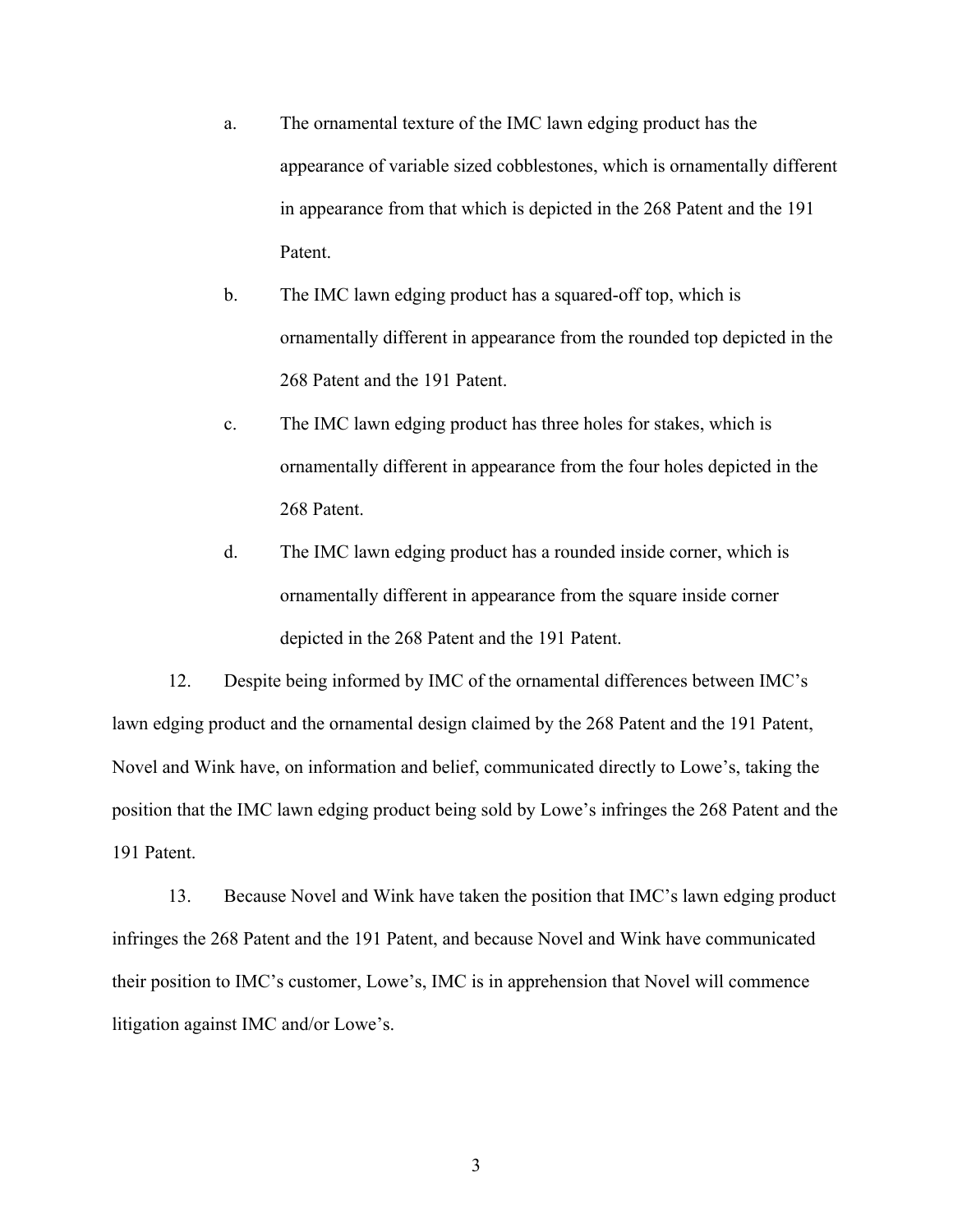### **COUNT I: DECLARATION OF NON-INFRINGEMENT OF U.S. PATENT NO. D649,268**

14. IMC incorporates by reference and realleges Paragraphs 1-13 as if fully set forth herein.

15. An actual and justiciable controversy exists between IMC and Novel as to the infringement of the 268 Patent.

16. IMC's manufacture, sale, and offers to sell its lawn edging product in the United States have not infringed, contributed to the infringement of, or induced infringement of any valid and enforceable claim of the 268 Patent.

17. The allegations of patent infringement by Wink and Novel have placed a cloud over IMC's business and are likely to cause IMC to lose revenues and business opportunities. Novel's actions and assertions, therefore, will likely cause irreparable injury to IMC.

18. IMC is entitled to a judgment declaring that the 268 Patent is not infringed by IMC's lawn edging product.

## **COUNT II: DECLARATION OF INVALIDITY OF U.S. PATENT NO. D649,268**

19. IMC incorporates by reference and realleges Paragraphs 1-13 as if fully set forth herein.

20. An actual and justiciable controversy exists between IMC and Novel as to the validity of the 268 Patent.

21. The claims of the patents in suit are invalid for failure to meet one or more of the requirements of patentability set forth in 35 U.S.C. §§ 101 *et seq.*, including, but not limited to, §§ 101, 102, 103 and 112.

22. As asserted by Novel and Wink against IMC's lawn edging product, the 268 Patent is invalid due to functionality.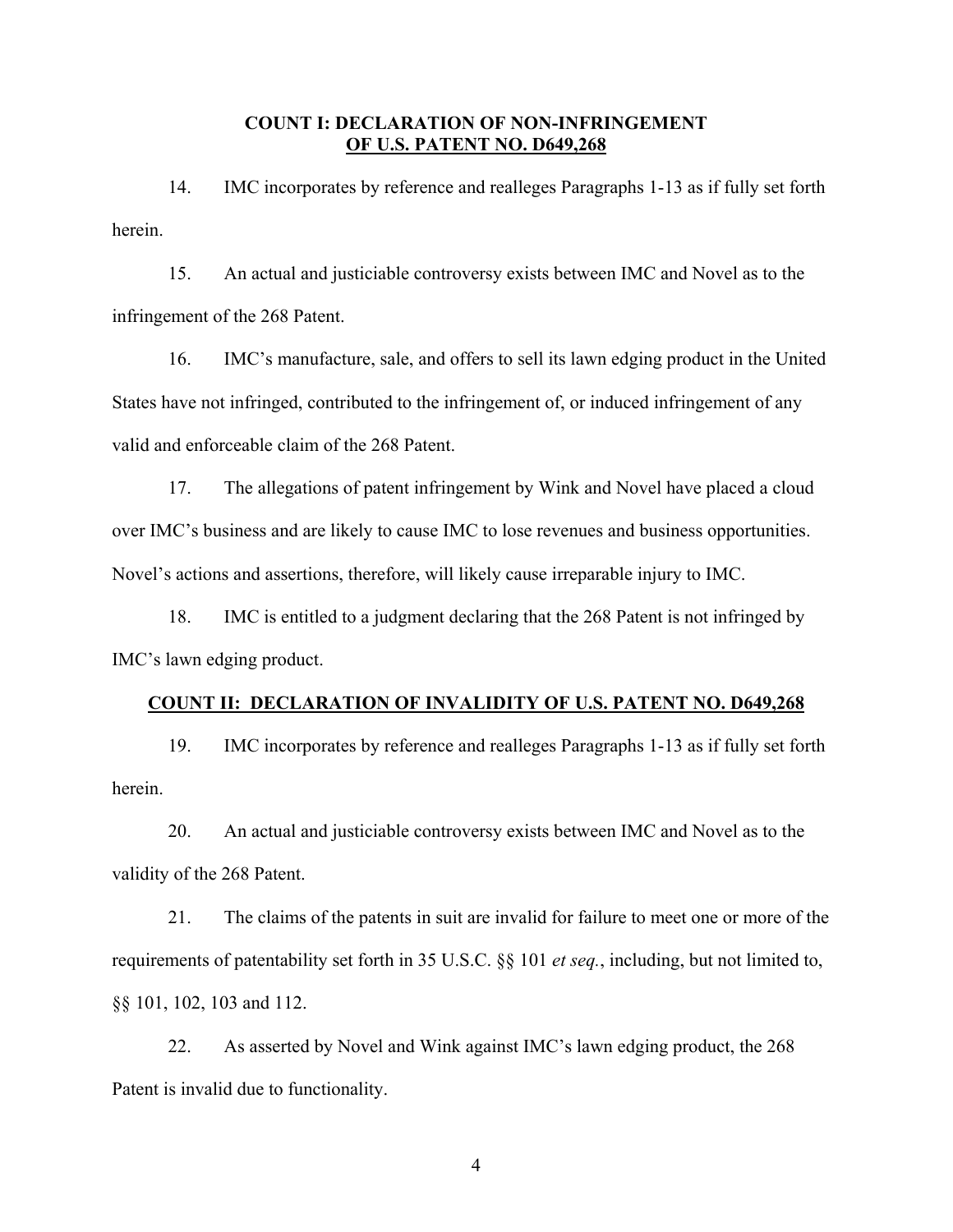23. IMC is entitled to a judgment declaring that the 268 Patent is invalid.

# **COUNT III: DECLARATION OF NON-INFRINGEMENT OF U.S. PATENT NO. D654,191**

24. IMC incorporates by reference and realleges Paragraphs 1-13 as if fully set forth herein.

25. An actual and justiciable controversy exists between IMC and Novel as to the infringement of the 191 Patent.

26. IMC's manufacture, sale, and offers to sell its lawn edging product in the United States have not infringed, contributed to the infringement of, or induced infringement of any valid and enforceable claim of the 191 Patent.

27. The allegations of patent infringement by Novel and Wink have placed a cloud over IMC's business and are likely to cause IMC to lose revenues and business opportunities. Novel's actions and assertions, therefore, will likely cause irreparable injury to IMC.

28. IMC is entitled to a judgment declaring that the 191 Patent is not infringed by IMC's lawn edging product.

# **COUNT IV: DECLARATION OF INVALIDITY OF U.S. PATENT NO. D654,191**

29. IMC incorporates by reference and realleges Paragraphs 1-13 as if fully set forth herein.

30. An actual and justiciable controversy exists between IMC and Novel as to the validity of the 191 Patent.

31. The claims of the patents in suit are invalid for failure to meet one or more of the requirements of patentability set forth in 35 U.S.C. §§ 101 *et seq.*, including, but not limited to, §§ 101, 102, 103 and 112.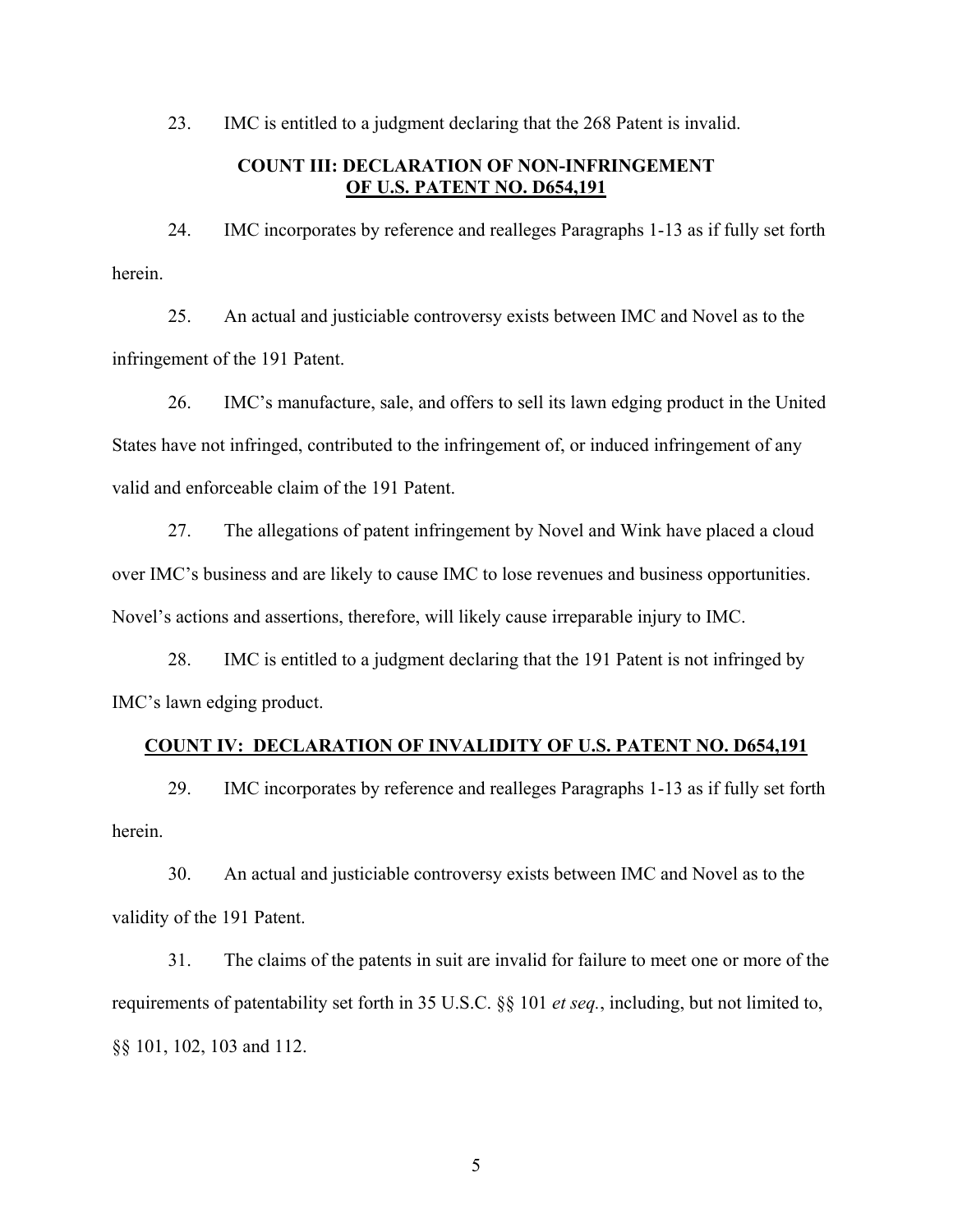32. As asserted by Novel and Wink against IMC's lawn edging product, the 191 Patent is invalid due to functionality.

33. IMC is entitled to a judgment declaring that the 191 Patent is invalid.

#### **PRAYER FOR RELIEF**

 WHEREFORE, International Mulch Company, Inc. requests judgment against Novel and respectfully prays that this Court enter orders that:

1. Declare that IMC has not committed any act of direct and/or indirect infringement of the 268 Patent or the 191 Patent with respect to products that IMC makes, uses, offers for sale or sells, including specifically, but not necessarily limited to, IMC's lawn edging product;

2. Declare the claims of the 268 Patent and the 191 Patent invalid;

3. Enjoin Novel, its agents, servants, employees and attorneys, and all those in active participation or privity with any of them, from charging IMC or its agents, distributors, or customers with infringement of the 268 Patent or the 191 Patent, and from otherwise using the 268 Patent or the 191 Patent to interfere in any way with IMC's manufacture, use, offer for sale, or sale of IMC's lawn edging product;

4. Find this case exceptional pursuant to 35 U.S.C. § 285, and award IMC its reasonable attorney fees, expenses, and costs in this action; and

5. Grant IMC such other and further relief as the Court deems just and proper.